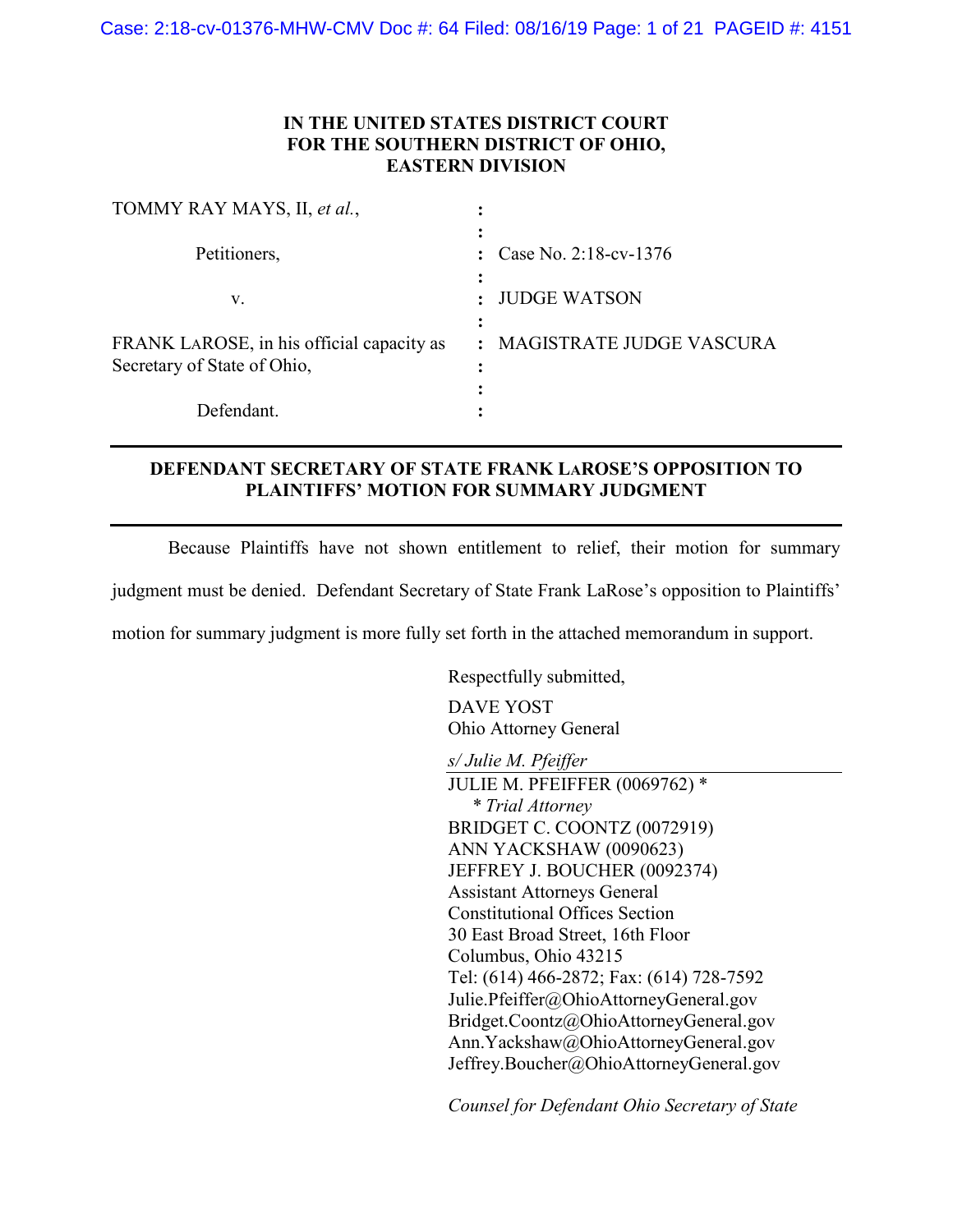#### **MEMORANDUM IN SUPPORT**

### **INTRODUCTION**

"[P]roblematic at best, and prohibited at worst." *Ne. Ohio Coal. for the Homeless v. Husted (NEOCH)*, 837 F.3d 612, 631 (6th Cir. 2016). This is how the Sixth Circuit described Plaintiffs' theory why Ohio's deadline for requesting absentee ballots is unconstitutional. Plaintiffs ask the Court to view this case with narrow blinders on—to ignore the statutory scheme that gives Ohio citizens ample voting opportunities and to home in on one group of uniquely situated voters during the three-day stretch of time between the absentee-ballot-request deadline and Election Day. The Sixth Circuit has been clear about this litigation tactic: "[z]eroing in on the abnormal burden experienced by a small group of voters is problematic at best, and prohibited at worst." *Id*. Plaintiffs simply cannot justify this blinkered approach, and their motion for summary judgment as to the constitutionality of Ohio's ballot-request deadline must be denied.

Elections would be impossible to administer without deadlines, and it goes without saying that election-related deadlines affect many Ohio voters, sometimes for the worse. A voter stuck out of town or suddenly stricken by an illness is impacted by the absentee-ballot deadline just as keenly as the narrow group of late-jailed individuals Plaintiffs purport to represent here. Yet, Plaintiffs do not seek relief for these voters. Instead, Plaintiffs seek to secure an exception for *one* group of people affected by the absentee-ballot deadline—late-jailed individuals. According to Plaintiffs, these late-jailed individuals—and seemingly they alone—are similar enough to unforeseeably hospitalized voters that the Election Day deadline exception for the latter should apply to the former. But jails are not hospitals, and Plaintiffs' equal protection claim therefore never leaves the ground.

1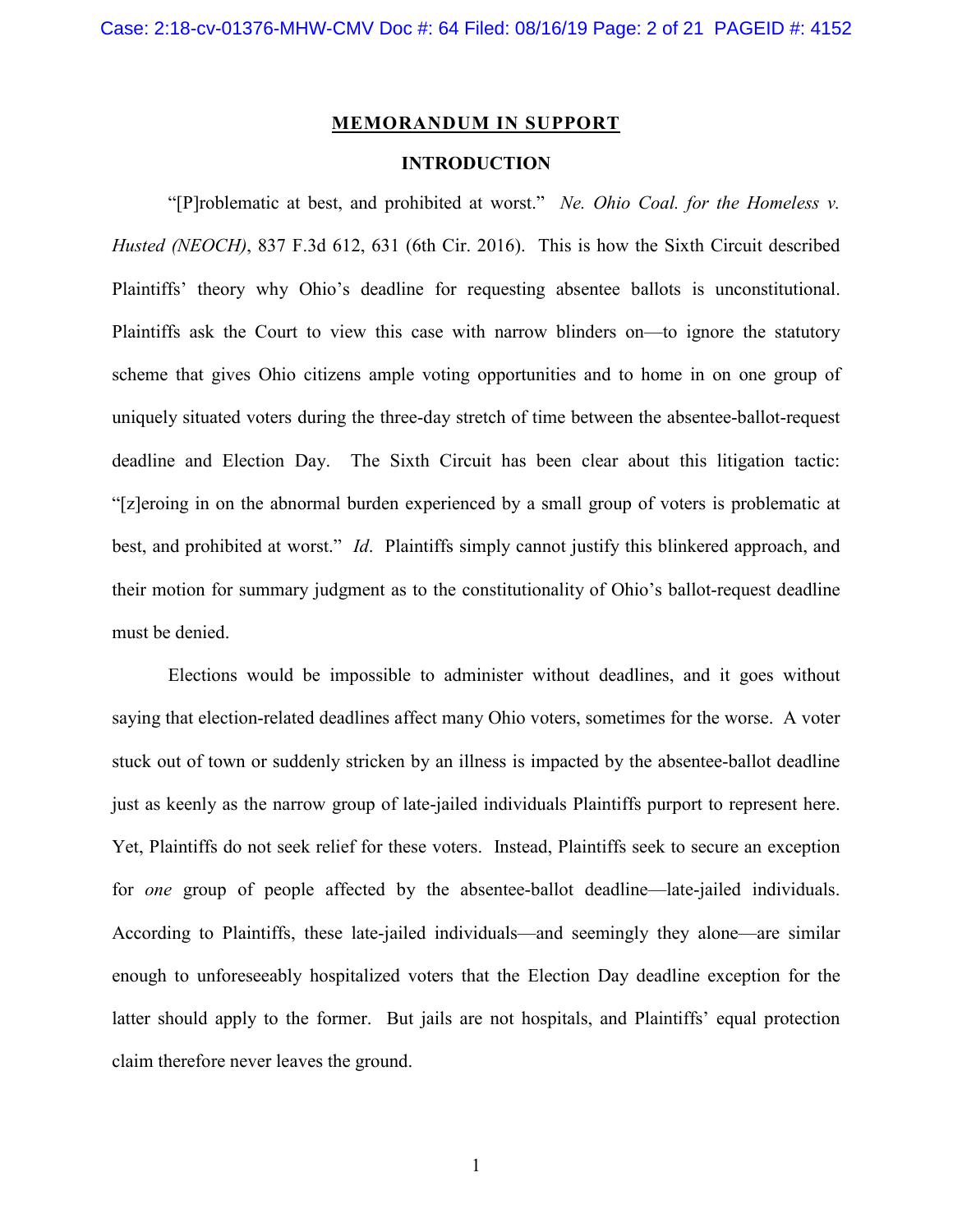But Plaintiffs do not stop at equal protection—they seek *greater* protection for jailed individuals than any other group receives under Ohio law. Plaintiffs ask for an injunction forcing the Secretary to create an educational campaign solely for incarcerated voters and to coordinate with Ohio's jails on that campaign, as well as voter registration and absentee-ballot supply and pickup. Any entitlement to such relief is pure fantasy. First, Plaintiffs' Complaint is silent on these issues, and Plaintiffs cannot amend their Complaint by way of summary judgment. Second, the Secretary has no authority over Ohio's jails and could neither implement nor enforce the voter-outreach efforts Plaintiffs seek here. The Court should deny Plaintiffs' motion for summary judgment and reject Plaintiffs' proposed injunction.

# **I. Under the** *Anderson-Burdick* **framework, the State's interest in the ballot-request deadline justifies any slight burden on voting.**

Plaintiffs fail to give a fulsome explanation of the appropriate standard in this case, summarily concluding that strict scrutiny must apply under the applicable case law. Pl's Mtn. at 24, Doc. 55 at PageID 2127 (citing *Mich. St. A. Philip Randolph Inst. v. Johnson*, 833 F.3d 656, 662 (6th Cir. 2016); *Citizens for Legislative Choice v. Miller*, 144 F.3d 916, 921 (6th Cir. 1998)). The cases cited by Plaintiffs, however, applied the *Anderson-Burdick* balancing test. *See Mich. APRI*, 833 F.3d at 662 ("We apply the framework established by the Supreme Court in *Burdick* . . . and *Anderson* . . . to evaluate Equal Protection Clause challenges to voting restrictions." (citations omitted)); *Citizens for Legislative Choice*, 144 F.3d at 920-21 (same). Under this approach, courts do not determine the appropriate level of scrutiny until they first evaluate the "character and magnitude" of the burden on voting rights. *See Mich. APRI*, 833 F.3d at 662 ("Under the *Anderson-Burdick* test, the court must first consider the character and magnitude of the asserted injury to the rights protected by the First and Fourteenth Amendments that the plaintiff seeks to vindicate." (citation and quotation marks omitted)); *Citizens for Legislative*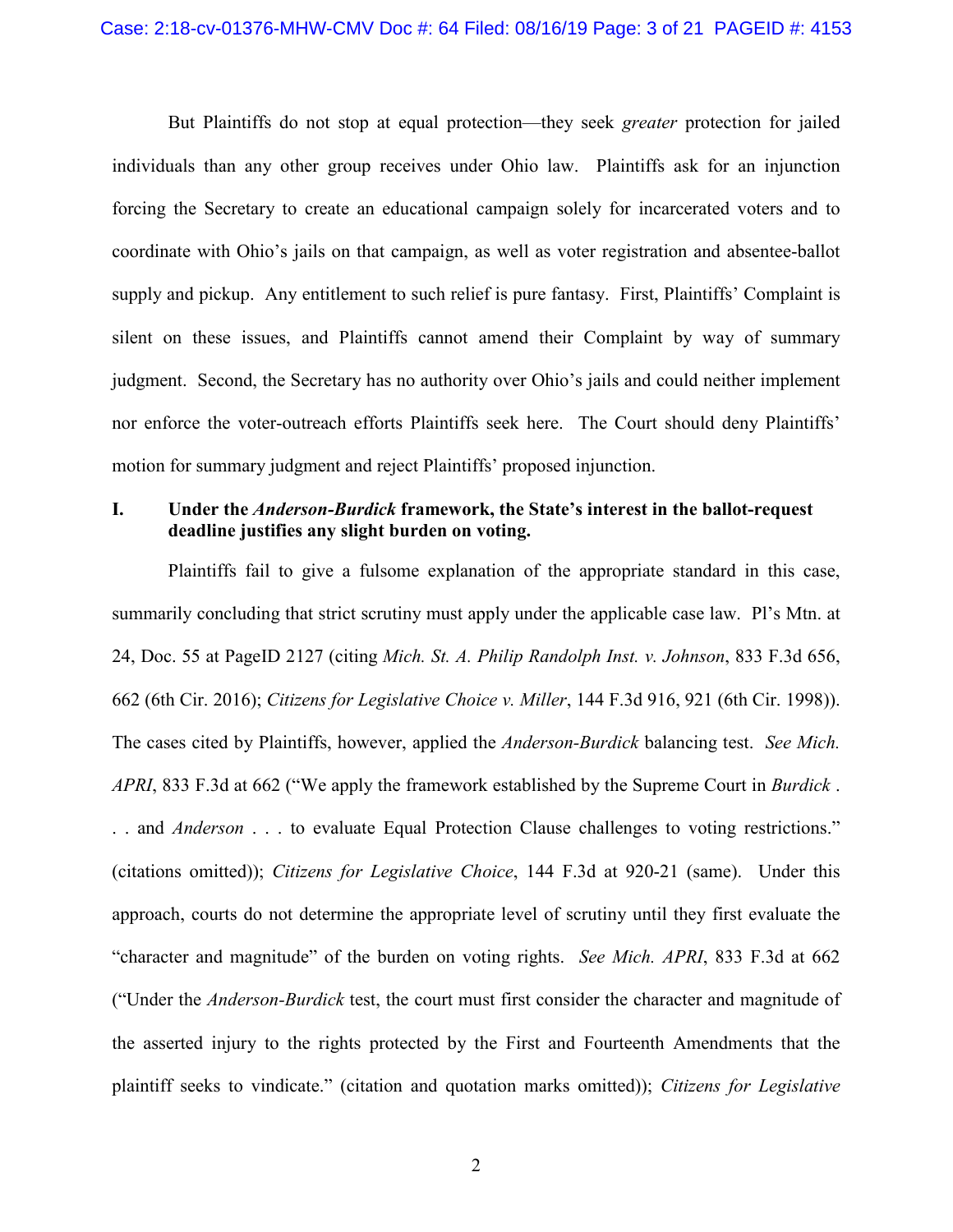*Choice*, 144 F.3d at 921 (same). Only then does a court evaluate the State's interests and balance those interests against the burden on voting. *See id.*

In other words, Plaintiffs cannot begin by summarily concluding that strict scrutiny applies. *See* Pl's Mtn. 23-25, Doc. 55 at PageID 2126-28. Before invoking that standard, Plaintiffs must first demonstrate a severe burden on the right to vote. This, Plaintiffs cannot do. Plaintiffs overemphasize the deadline's burden on voters by analyzing the burden solely from the perspective of voters confined after the deadline's expiration. At the same time, Plaintiffs understate Ohio's interest in the deadline, seemingly arguing that nothing less than administrative impossibility can justify *any* absentee-ballot-request deadline before Election Day. Plaintiffs can only claim entitlement to relief by overweighting one side of the *Anderson-Burdick* scale and underweighting the other.

# **A. By limiting their analysis to jailed voters who have already missed the ballotrequest deadline, Plaintiffs artificially increase the deadline's burden on voting.**

Plaintiffs overstate the ballot-request deadline's burden by focusing on a narrow group of late-jailed voters, and even then, only after the deadline has lapsed. This blinkered approach leads Plaintiffs to conclude—more than a dozen times—that Ohio law completely prohibits latejailed individuals from voting. *See, e.g.*, Pl's Mtn. at 25, Doc. 55 at PageID 2128 ("Because Ohio law categorically and absolutely denies late-jailed voters the ability to vote, the burden on voting rights is severe . . . ."). By characterizing the ballot-request deadline as a total ban on voting, Plaintiffs conclude that the burden is severe. But such statements misunderstand the appropriate legal framework for evaluating election-related burdens. Applying the correct framework, it becomes clear that the ballot-request deadline's burden is much slighter than that represented by Plaintiffs.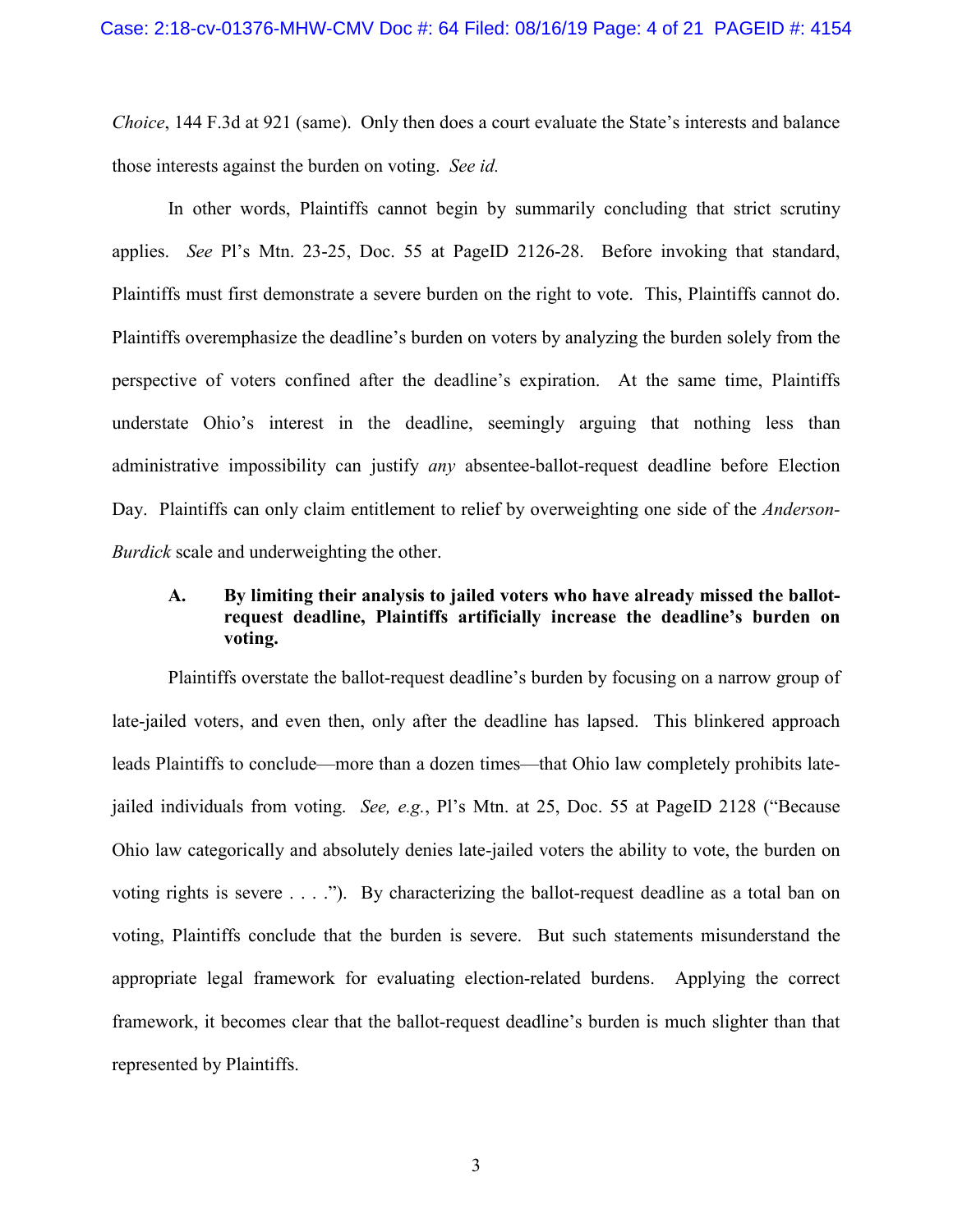### **1. Plaintiffs misapprehend the legal framework for evaluating burdens in the election context.**

In calculating the ballot-request deadline's burden on voting, Plaintiffs do exactly what the Sixth Circuit cautions election plaintiffs not to do—they zero in on the Plaintiffs' peculiar circumstances. *NEOCH*, 837 F.3d at 631 ("Zeroing in on the abnormal burden experienced by a small group of voters is problematic at best, and prohibited at worst."); *Crawford v. Marion Cty. Election Bd.*, 553 U.S. 181, 197 (2008) (plurality opinion) ("Burdens . . . arising from life's vagaries, however, are neither so serious nor so frequent as to raise" constitutional questions.). By confining their analysis to individuals jailed the weekend before Election Day, Plaintiffs ignore the deadline's effect on voters generally and also overlook the pre-incarceration voting opportunities available for late-jailed individuals. Plaintiffs ask the Court to consider the burden on voting at the end point only, *i.e.*, after the deadline lapses.

Plaintiffs do not point to any case law that supports this end-point approach to burden weighing. And in fact, cases applying the *Anderson-Burdick* framework have avoided this approach, taking a holistic view of burdens flowing from election regulations. In *Burdick*, for example, both parties agreed that the plaintiff would not be able to vote for his preferred candidate, who missed certain ballot-access deadlines. *Burdick v. Takushi*, 504 U.S. 428, 430 (1992). The bar was absolute. Despite this, the Court deemed Hawaii's ballot-access provisions constitutional, finding that, holistically, the system provided "easy access to the ballot." *Id.* at 436. Only by allowing certain ballot-access deadlines to pass him by did plaintiff find himself unable to vote for his preferred candidate.

Similarly, in *Rosario v. Rockefeller*, 410 U.S. 752 (1973), the Supreme Court refused to implement the end-point approach urged by Plaintiffs here. In that case, New York law required a voter "to enroll in the party of his choice at least 30 days before the general election in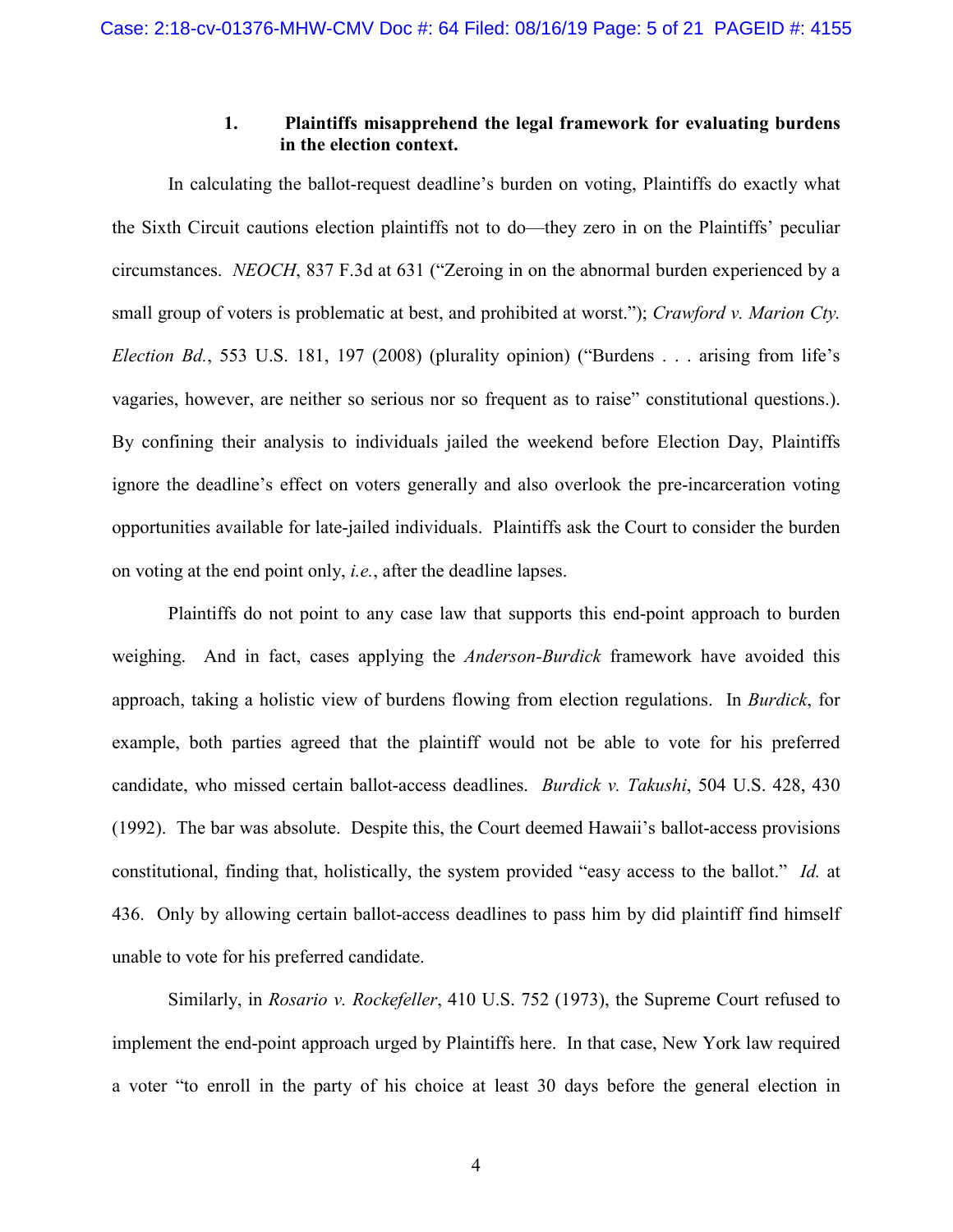November in order to vote in the next subsequent party primary." *Id*. at 754. The plaintiffs failed to enroll prior to the cutoff date, which barred them from participating in the 1972 primary election. Plaintiffs challenged the deadline, stating that it denied them their right to vote. *Id*. at 756. From plaintiffs' perspective, of course, this was true—missing the registration deadline locked them out of the 1972 primary. But the Court nonetheless found the statute constitutional, rejecting the plaintiffs' end-point, post-deadline framing of the registration deadline as a ban on voting. At bottom, the statute "merely imposed a time deadline." *Id*. at 757. Because plaintiffs could have enrolled by the statutory deadline, the Court concluded that plaintiffs' disenfranchisement, "if their plight can be characterized as disenfranchisement at all, [was caused by] their own failure to take timely steps to effect their enrollment." *Id*. at 758. Moreover, the Court concluded that the deadline, though far in advance of the primary, was itself constitutional. *Id*. at 762.

The burden on voting caused by the absentee-ballot deadline surely feels severe to one who—like Plaintiffs—already missed the deadline. But as these cases illustrate, courts should not weigh the burden felt by a particular group of voters *after* they missed an election-related deadline. Accordingly, this Court should not assess the burden of the ballot-request deadline by zeroing in plaintiffs arrested after the deadline. "[P]roblematic at best, and prohibited at worst," this end-point, plaintiff-specific view essentially ensures that the burden will always be severe. *NEOCH*, 837 F.3d at 631. Only by taking a holistic and systemic view can the Court appropriately weigh a deadline's burden.

### **2. Plaintiffs fail to account for the various voting opportunities that are—in fact—open to them.**

Viewed systemically, Ohio law does not ban late-jailed individuals from voting. In fact, Ohio law extends the exact same absentee-ballot rules to late-jailed individuals as it does to

5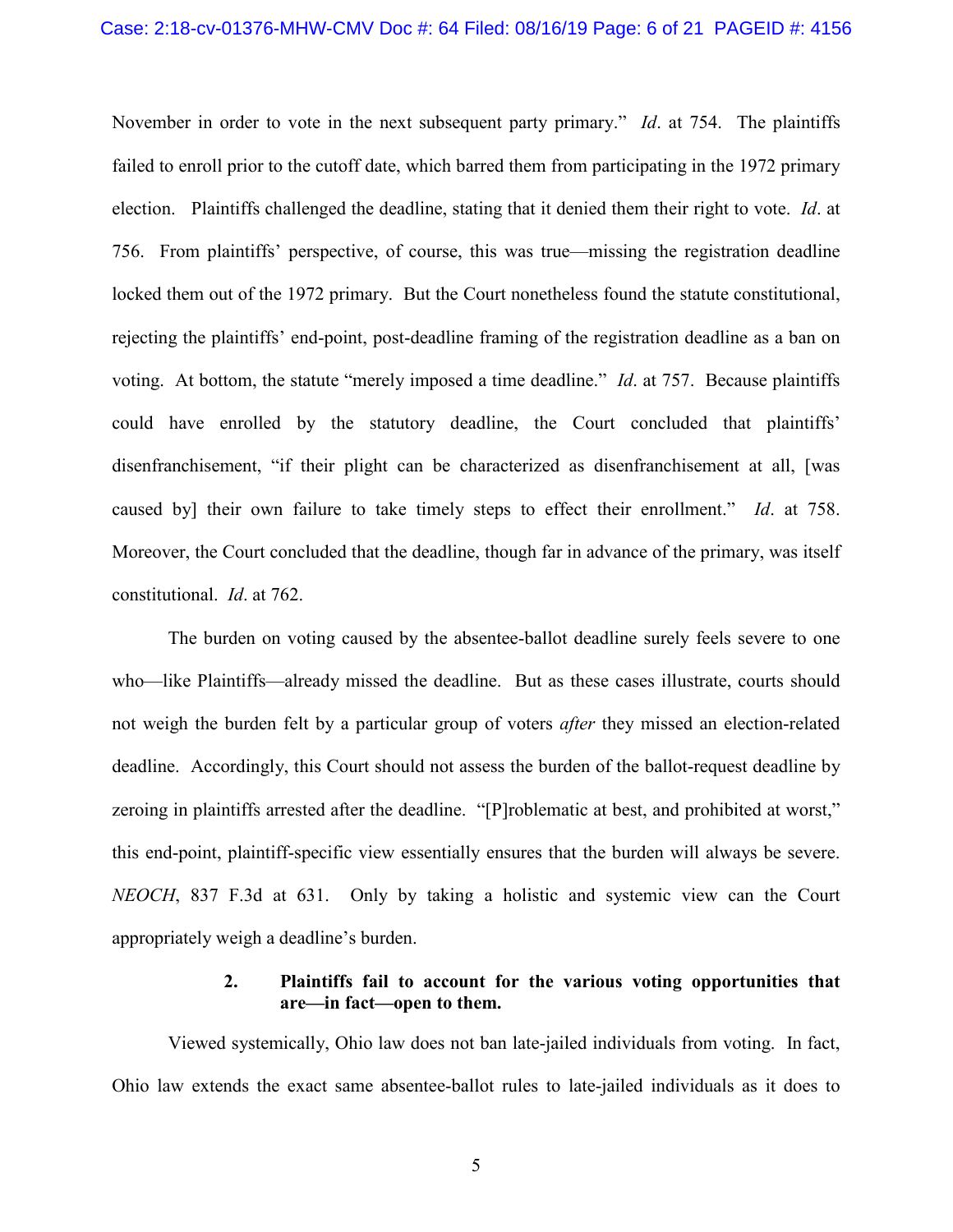#### Case: 2:18-cv-01376-MHW-CMV Doc #: 64 Filed: 08/16/19 Page: 7 of 21 PAGEID #: 4157

every other Ohio citizen. For presidential elections, both jailed individuals and other Ohio citizens can request a mail-in absentee ballot beginning January 1. *See* Ohio Election Official Manual, Doc. 55-34 at PageID 3009, 3014-15. And both jailed individuals and other Ohio voters must submit those requests no later than noon on the Saturday before the election. Ohio Rev. Code §§ 3509.03, 3509.08.

Additionally, late-jailed individuals, like any other Ohio citizen, can elect to vote early in person. Plaintiffs Mays and Nelson could have voted in person on any of the following days before their arrest: October 10, 11, 12, 15, 16, 17, 18, 19, 22, 23, 24, 25, 26, 27, 29, 30, 31, November 1, 2, or 3 (for Plaintiff Mays only). *See* Election Official Manual, Doc. 55-34, at PageID 3011-12 (describing the early voting days for gubernatorial elections). Plaintiffs' assertion that Ohio "categorically and absolutely" denies late-jailed voters the ability to vote is therefore categorically and absolutely false.

These opportunities to vote distinguish the facts of this case from the absentee-ballot cases cited by Plaintiffs. *See* Pl's Mtn. at 26-27, Doc. 55 at PageID 2129-30 (citing *Goosby v. Osser*, 409 U.S. 512 (1973); *O'Brien v. Skinner*, 414 U.S. 524 (1974)). In *O'Brien*, for example, inmates could neither register nor vote while incarcerated if they were incarcerated in their home counties. 414 U.S. at 525-27. The state laws blocked these inmates from voting, while permitting inmates jailed outside their home counties to register and vote. *Id*. Under these circumstances, the Court concluded that the state's laws unconstitutionally and invidiously "discriminate<sup>[d]</sup> between categories of qualified voters." *Id.* at 530.<sup>[1](#page-6-0)</sup> Moreover, the Court

<span id="page-6-0"></span><sup>&</sup>lt;sup>1</sup> Contrary to Plaintiffs' assertion, the majority in *O'Brien* did not hold that the state must provide inmates with alternative means to exercising the right to vote when the state is "physically preventing [plaintiffs] from going to the polls." Pl's Mtn. at 27, Doc. 55 at PageID 2130 (purporting to quote *O'Brien*, 414 U.S. at 524). This language comes from *O'Brien*'s concurring opinion, *see* 414 U.S. at 533 (Marshall, J., concurring), while the majority opinion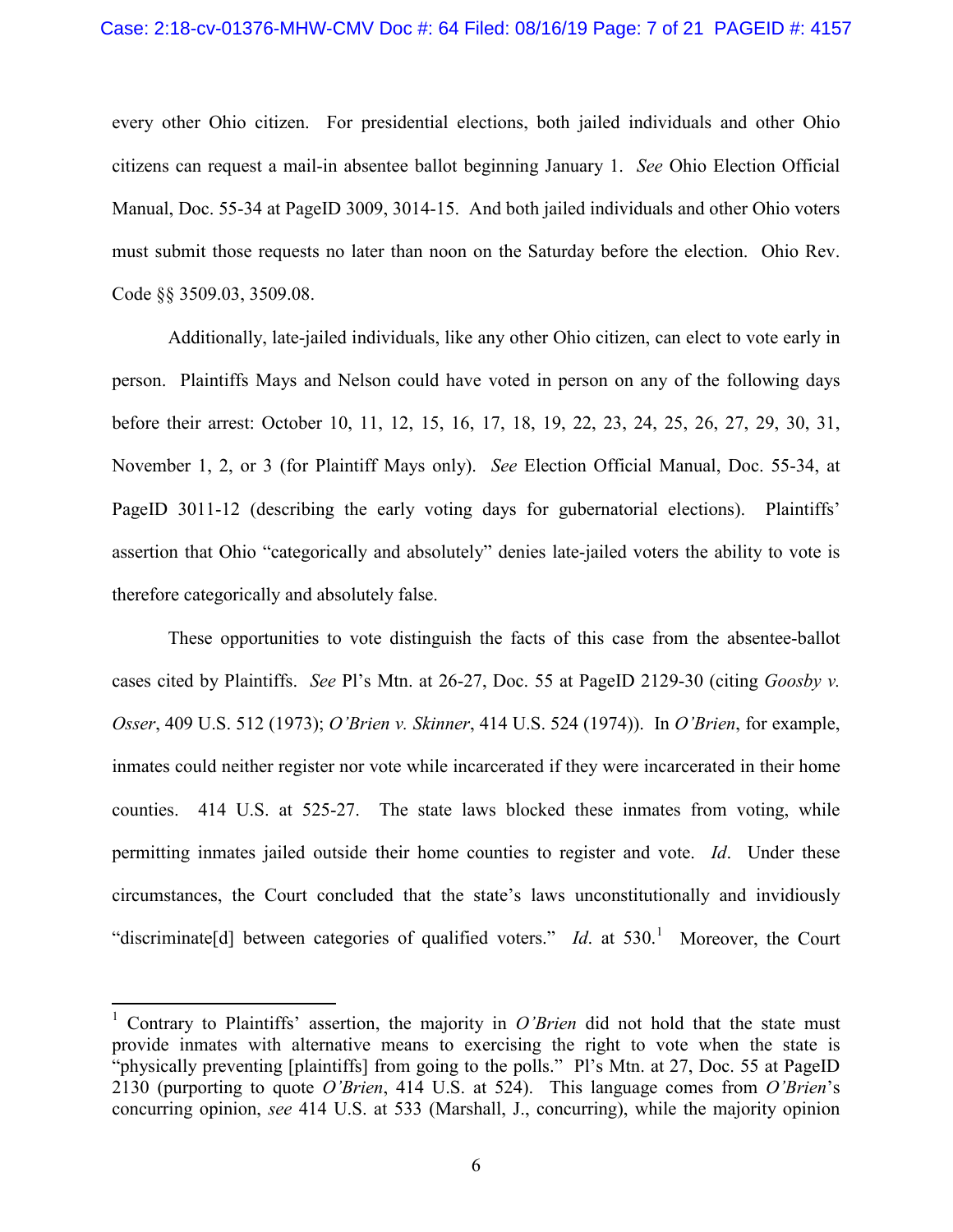#### Case: 2:18-cv-01376-MHW-CMV Doc #: 64 Filed: 08/16/19 Page: 8 of 21 PAGEID #: 4158

concluded that inmates incarcerated in their own counties "are simply not allowed to use the absentee ballot and are denied any alternative means of casting their vote." *Id*. And in *Goosby*, the laws of Pennsylvania similarly prevented incarcerated individuals from registering to vote and from voting in person or by absentee ballot. 409 U.S. at 513-14.

Unlike the plaintiffs in *O'Brien* and *Goosby*, incarcerated individuals can vote in Ohio. Here, Plaintiffs could have requested that an absentee ballot be mailed to them. In fact, the Secretary sent absentee-ballot applications to every registered voter in Ohio. *See* Ohio Secretary of State Directive 2018-18. Plaintiffs could have voted an absentee ballot in person on any one of twenty days in the month before Election Day, including some weekends. Additionally, unlike *O'Brien* and *Goosby*, where the relevant state laws explicitly banned inmates from the franchise, Ohio law sets forth a specific procedure by which inmates can request and cast ballots. *See* Ohio Rev. Code § 3509.08(A). And nothing in *O'Brien* or *Goosby* suggests that states cannot impose deadlines on such procedures. Factually, this case simply does not present the sort of insuperable bars present in *O'Brien* or *Goosby*.

## **B. Ohio's interest in an absentee-ballot deadline exceeds mere convenience; the deadline enables the boards of elections to complete their required Election Day duties.**

Just as Plaintiffs enlarge the ballot-request deadline's effect on voting, Plaintiffs also minimize the State's interest in that deadline, hoping to swing the *Anderson-Burdick* balance in their favor. In his motion for summary judgment, the Secretary explained that the ballot-request deadline enables the boards to transition from processing absentee-ballot applications to completing Election Day tasks. *See* SOS Mtn. at 23-29, Doc. 54 at PageID 2056. But Plaintiffs claim that Ohio's interest amounts to no more than mere convenience. Plaintiffs also argue that

 $\overline{a}$ 

never suggested that states have a constitutional duty to provide inmates with special voting rules.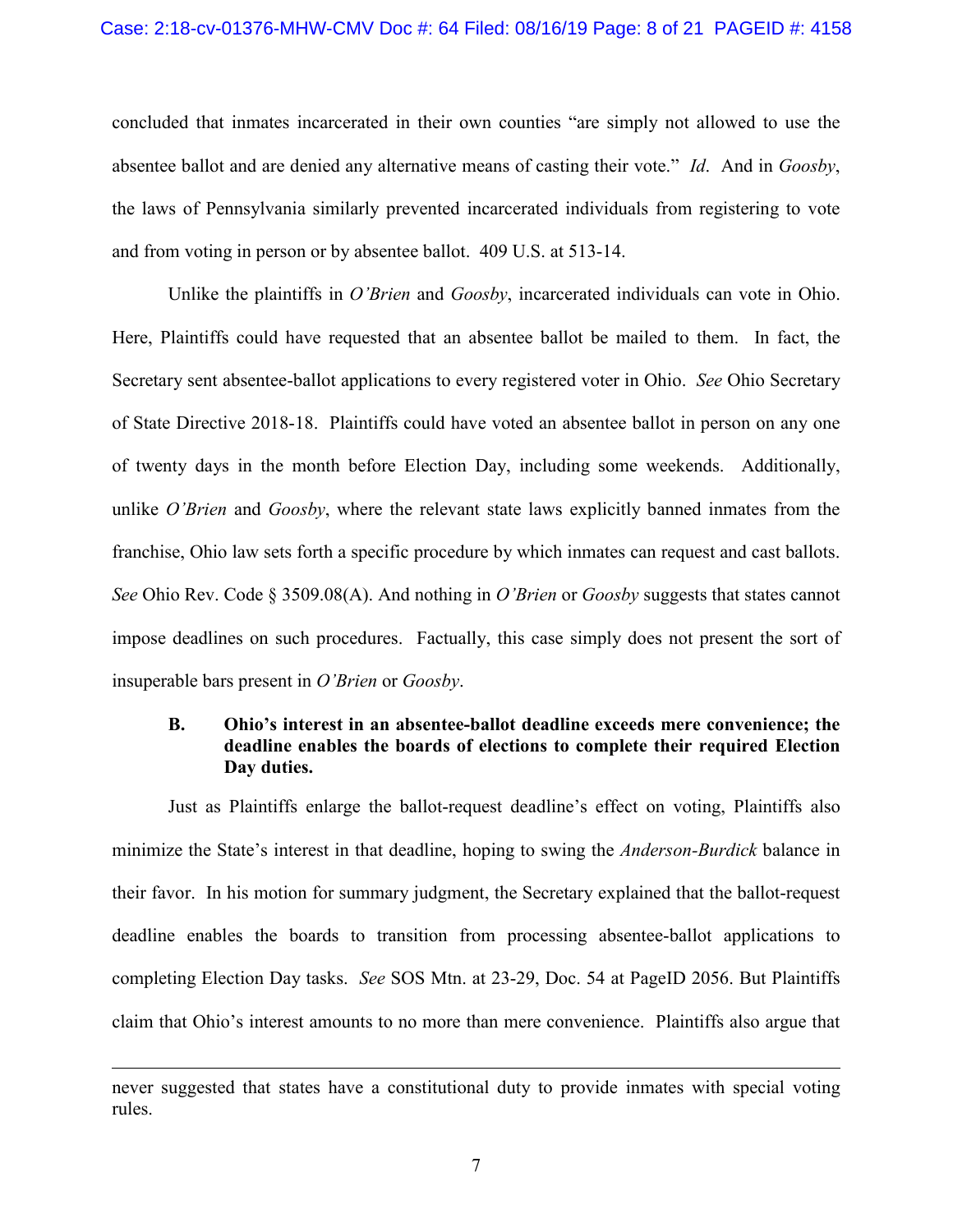their proposed remedy—an Election Day ballot-request deadline for jailed individuals—is feasible and must be adopted here. The easy availability of this alternative, according to Plaintiffs, shows the weakness of the State's interest in the deadline. These arguments both fail.

### **1. The deadline for requesting absentee ballots serves more than a vague interest in smooth elections.**

Plaintiffs skew the *Anderson-Burdick* balancing by setting Ohio's regulatory interests little higher than nil. Plaintiffs characterize Ohio's interest in its ballot-request deadline as no more than a "vague interest in the smooth functioning of the local boards of elections." Pl's Mtn. at 29, Doc. 55 at PageID 2132. And the mere administrative convenience gained through the deadline, Plaintiffs assert, cannot justify the deadline's effect on voters. *Id*. (citing *Obama for Am. v. Husted*, 697 F.3d 423, 433-34 (6th Cir. 2012); *Kramer v. Union Free Sch. Dist. No. 15*, 395 U.S. 621, 627 (1969); *Carrington v. Rash*, 380 U.S. 89 (1965)). But these cases do not support a finding that Ohio's interest in its ballot-request deadline is the type of vague convenience those courts found constitutionally insufficient to support state election regulations.

For example, in *Obama for America*, Ohio's boards administered early in-person voting the Saturday, Sunday, and Monday preceding Election Day for several years. 697 F.3d at 433. When Ohio sought to eliminate the final three days of in-person voting, it claimed that boards needed this time to prepare for Election Day voting. *Id*. at 432-33. But the court found the record devoid of any evidence that boards had struggled to cope with the final three days of inperson voting. Without any concrete evidence, the court deemed Ohio's interest in eliminating those days just the "vague interest in the smooth functioning of local boards of elections." [2](#page-8-0) *Id*. at 434.

<span id="page-8-0"></span> <sup>2</sup> The other cases cited by Plaintiffs are less applicable than *Obama for America*. *Kramer*, for instance, involved a statutory scheme that only permitted voters who owned property or had school-age children to vote in school-district elections. 395 U.S. at 622. In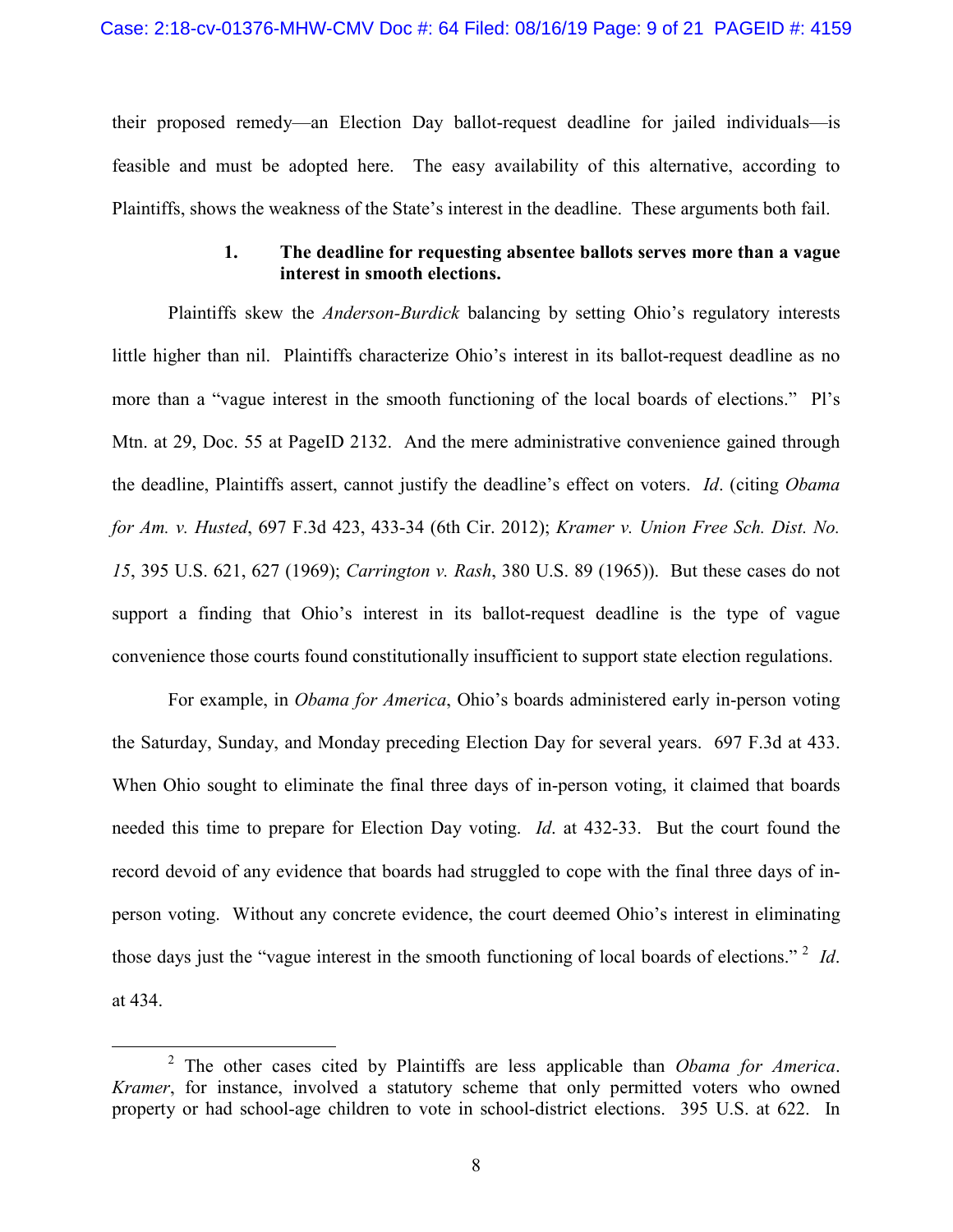Here, of course, the boards have *never* attempted to administer Election Day voting for all late-incarcerated individuals. And testimony in the record establishes that the boards cannot administer Election Day voting for jailed individuals with current staffing and resource levels. Doc. 52-2, Poland Dep. 45:20-46:10; *see also Ohio Democratic Party v. Husted*, 834 F.3d 620, 634 n.8 (6th Cir. 2016) ("Fiscal responsibility, even if only incrementally served, is undeniably a legitimate and reasonable legislative purpose."). This, coupled with the evidence detailing the many tasks election officials must complete in the days before and on Election Day, show that Ohio's interest in the ballot-request deadline exceeds mere convenience. *See* SOS Mtn. at 23-29, Doc. 54 at 2056; *see also Ohio Democratic Party*, 834 F.3d at 635 (crediting the state's interest in "reducing the administrative strain" on boards). The deadline permits boards to complete the tasks necessary for a successful election.

# **2. Plaintiffs fail to support their assertion that the proposed relief would be workable.**

Finally, because the Secretary could "easily" adopt Plaintiffs' proposed Election Day deadline, Plaintiffs claim that Ohio's interest in the deadline is weak. Specifically, Plaintiffs assert that because "[t]here is no reason to believe providing the ballot to late-jailed voters would be prohibitively difficult to undertake," the boards must do so. Pl's Mtn. at 31, Doc. 55 at 2134. But Plaintiffs cannot support their workability claim with any evidence other than rank speculation, their own say-so, and a 2014 directive adopting the Election Day deadline for latejailed individuals, which was drafted in response to the *Fair Elections* litigation and never went into effect for an election. *See* Pl's Mtn. at 35-36, Doc. 55 at PageID 2138-39; Directive 2014-

 $\overline{a}$ 

*Kramer*, the State attempted to justify this exclusion by arguing that property owners and parents were "directly affected" by the school district's decision. *Id.* at 631. Administrative convenience played no role. Likewise, in *Carrington*, Texas's stated interest in its law preventing members of the armed forces from voting in Texas was not administrative convenience but preventing electoral takeovers by transients who would overwhelm local communities. 380 U.S. at 93.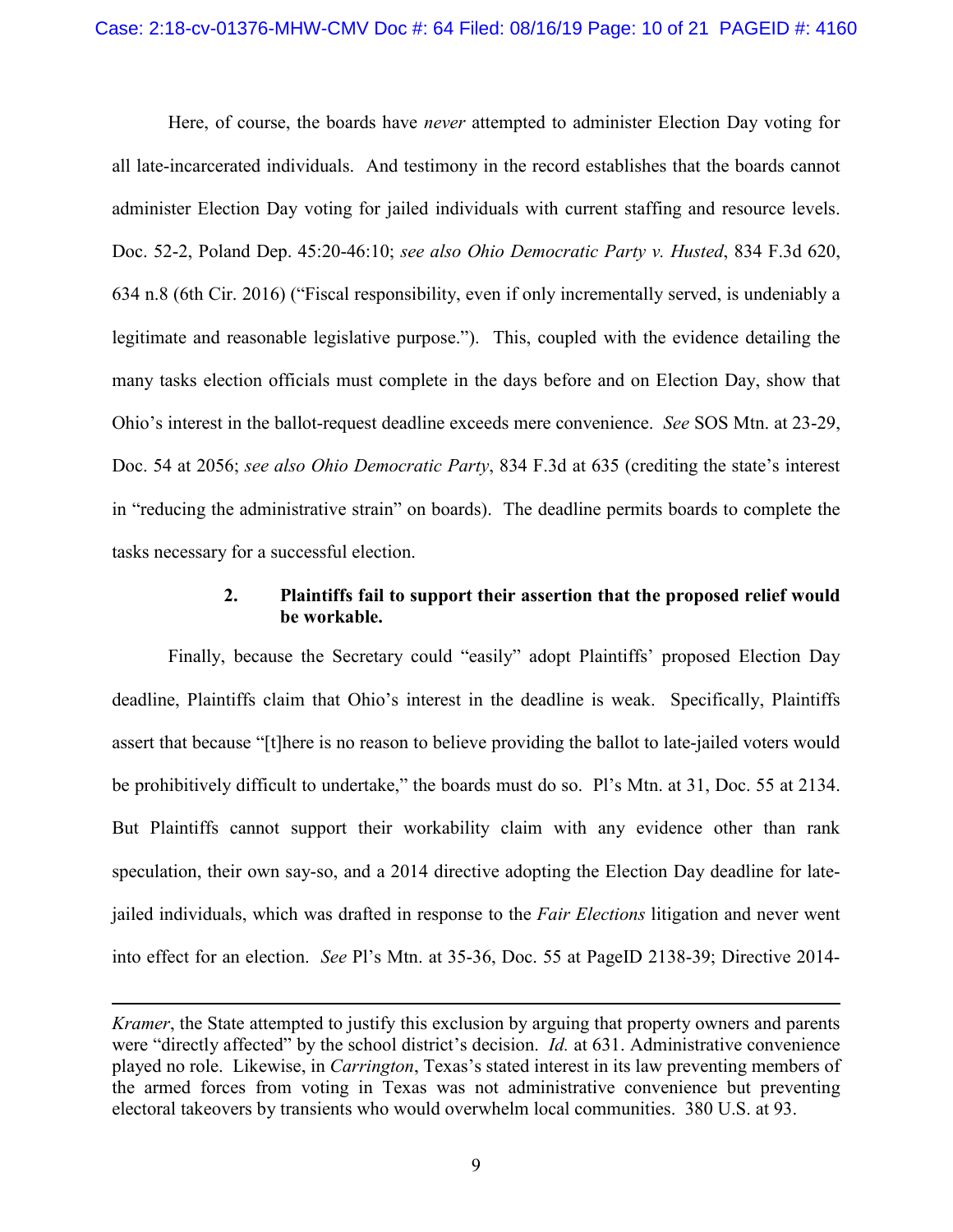33, Doc. 55-28. Further, Plaintiffs are simply incorrect that the boards must implement their proposed remedy if it is possible to do so.

Plaintiffs incorrectly assert that election officials would have little to no difficulty in implementing an Election Day deadline for jailed individuals. Certainly, some officials testified that the boards would, as they must, follow Ohio law if it required the boards to extend the 3:00 p.m. Election Day deadline for requesting ballots to jailed voters. *See* Pl's Mtn. at 31, Doc. 55 at 2134 (citing Doc. 55-7, Royer Dep. 74:7-75:4). But those board officials never opined that such an extension would be easy, workable, or feasible under current staffing and resource levels. Indeed, board officials stressed the difficulty of complying with the current Election Day deadline for unforeseeably hospitalized voters. *See, e.g.*, Doc. 52-3, Smith Dep. 53:21 (noting that hospitals are "very difficult" to cover on Election Day). That these boards could easily or even feasibly adopt an Election Day deadline for jailed voters is pure speculation by Plaintiffs. *See Allen v. Wal-Mart Stores, Inc.*, 602 F. App'x 617, 621 (6th Cir. 2015) ("[Plaintiff] cannot survive summary judgment through speculation or conjecture.").

Plaintiffs also insist that the Secretary could easily implement Directive 2014-33 as a possible remedy in this case, relying on the fact that "neither the Secretary's witness nor any Boards of Election employees recalled any significant concerns from election officials about its implementation." Pl's Mtn. at 36, Doc. 55 at PageID 2139. But of course, Directive 2014-33 is a nullity. No election was held under Directive 2014-33. No Board implemented Directive 2014-33. The directive existed for just thirteen days, *see Fair Elections Ohio v. Husted*, 770 F.3d 456 (6th Cir. 2014), during which time the boards only tentatively discussed it. *See, e.g.*, Doc. 52-2, Poland Dep. 45:13-46:10 (noting that the board had done nothing other than communicate internally before the directive was rescinded); Doc. 52-6, Kelly Dep. 58:7-59:7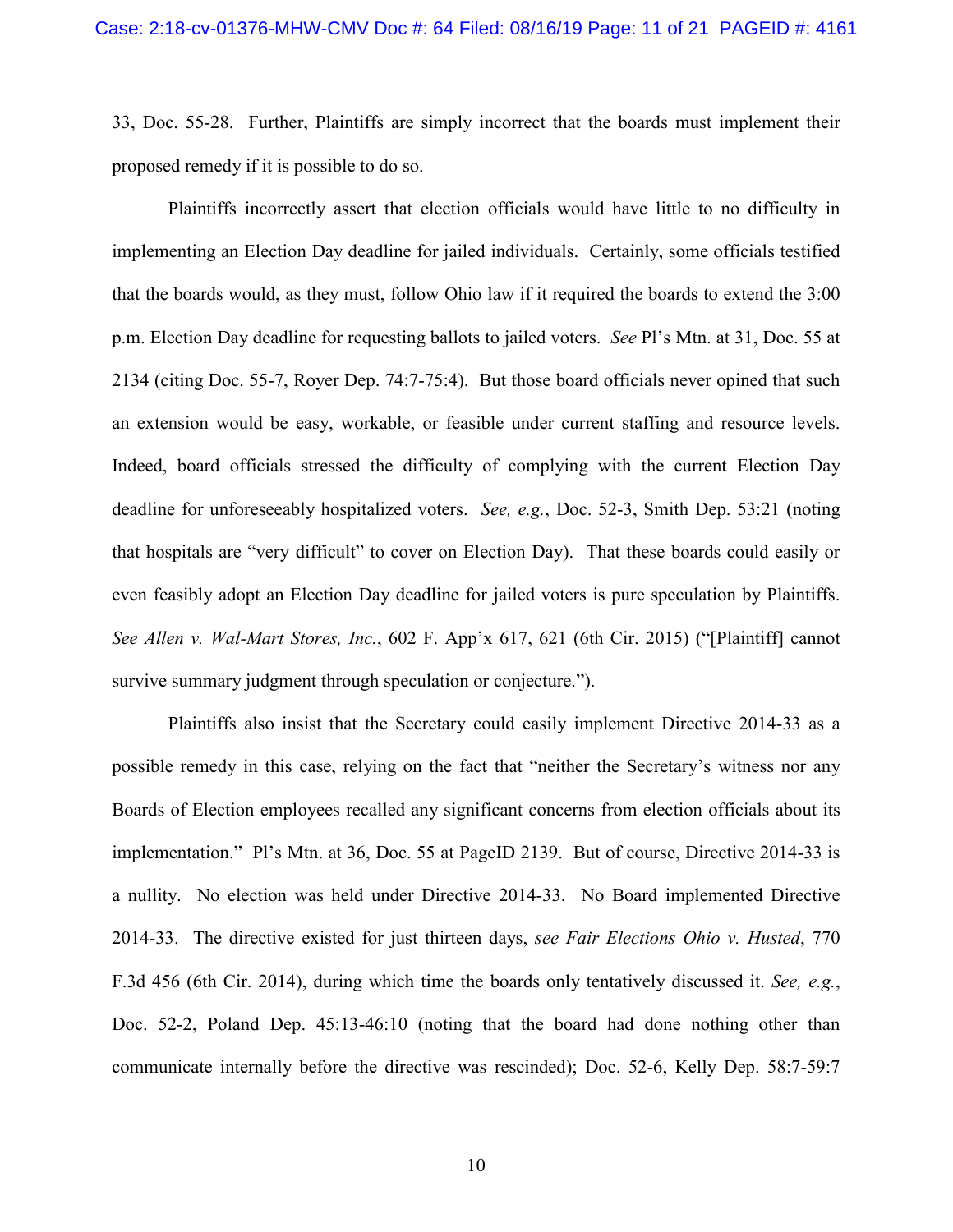(same). Relying on Directive 2014-33's brief existence to show that Plaintiffs' proposed remedy is "easily administrable" is akin to deeming a city's flood preparedness wholly effective because a projected storm never hit. *See Allen*, 602 F. App'x at 621 (rejecting speculation as a basis for summary judgment).

In any event, the Secretary need not show that the statute is indispensable or that Plaintiffs' proposed remedy would be unworkable to justify its interest in maintaining the ballotrequest deadline. "The Constitution does not require states to prove that every component of every election regulation is indispensably necessary to avoid either an election catastrophe or an absolute impossibility of performance." *Diaz v. Cobb*, 541 F. Supp. 2d 1319, 1332 (S.D. Fla. 2008). The State has shown that its ballot-request deadline assists the boards in completing all the tasks they need to complete by the end of Election Day. It need not make the elevated showing that Plaintiffs—not the law—seem to require.

### **II. Plaintiffs' equal protection claim likewise fails as late jailed voters are not similarly situated to those facing an unforeseen hospitalization.**

Plaintiffs' equal protection argument fails because late-jailed voters are not similarly situated to unforeseeably hospitalized voters. Relying on Ohio Revised Code § 3509.08(B), which applies to voters facing unforeseen medical emergencies, Plaintiffs argue that jailed voters should receive the same exception. This argument falls short. Equal protection does not require all groups to be treated the same; rather, equal protection prohibits different treatment for persons "who are in all relevant respects alike." *Nordlinger v. Hahn*, 505 U.S. 1, 10 (1992). Here, the two groups are not alike and need not be treated the same.

Plaintiffs' analysis as to why late-jailed voters and those facing unforeseen medical emergencies are similarly situated suffers from a fundamental flaw. That is, Plaintiffs transform *one* similarity between the groups—that both "experience unforeseen circumstances"—into a

11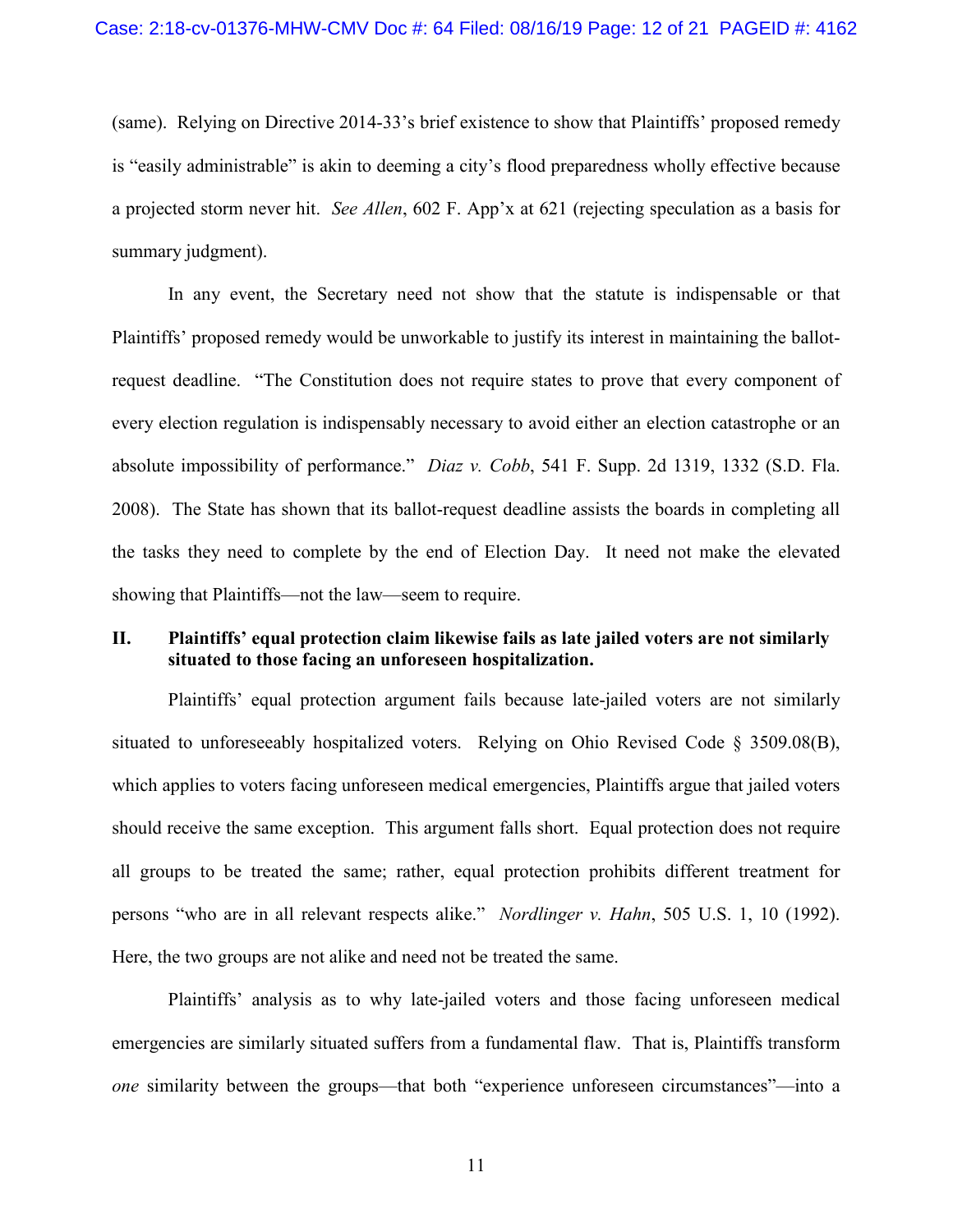conclusion that the two groups are similarly situated in *all* material aspects. Pl's Mtn. at 33, Doc 55 at PageID 2136. As discussed previously, SOS Mtn. at 36-38, Doc. 54 at PageID 2056, this is simply untrue. Hospitals are open facilities that provide medical services to patients who are free to leave at any time. In contrast, Ohio jails are secure facilities holding those with a pending criminal case or individuals serving a local jail sentence. The county Sheriff oversees all aspects of these secure facilities. Ohio Rev. Code § 341.01. These stark differences mean that jails lack the flexibility conducive to last-minute absentee voting.

Plaintiffs' argument that a late-jailed voter is similarly situated to an unforeseeably hospitalized voter lacks any factual basis. In fact, Plaintiffs' brief highlights many of the differences between the two. At length, Plaintiffs discuss many of the restrictions placed on an inmate while incarcerated. Pl's Mtn. at 16-17, Doc. 55 at PageID 2119-2120. Those jailed in Ohio are not only limited in their use of internet access, but providing improper internet access to inmates is a criminal offense. Ohio Rev. Code § 341.42. As Plaintiffs point out, inmates need calling cards to make a phone call and may receive visitors only under strict limitations. Pl's Mtn. at 16-17, Doc. 55 at PageID 2119-2120. Plaintiffs acknowledge that even the booking process can last several hours up to a day. *Id*. These restrictions—necessary to ensure the safety inmates and staff—emphasize the regulated and controlled environment that is jail. As a result, county boards of elections have significantly less access to those confined in jail compared to those admitted to a hospital. Plaintiffs' own brief underscores many of the reasons why Ohio treats jailed voters differently than hospitalized voters and likewise demonstrates why their equal protection claim fails.

Beyond asking for equal protection, Plaintiffs instead ask for greater protection. Under Ohio law, those confined in jail must obey the same deadlines as all eligible voters in Ohio.

12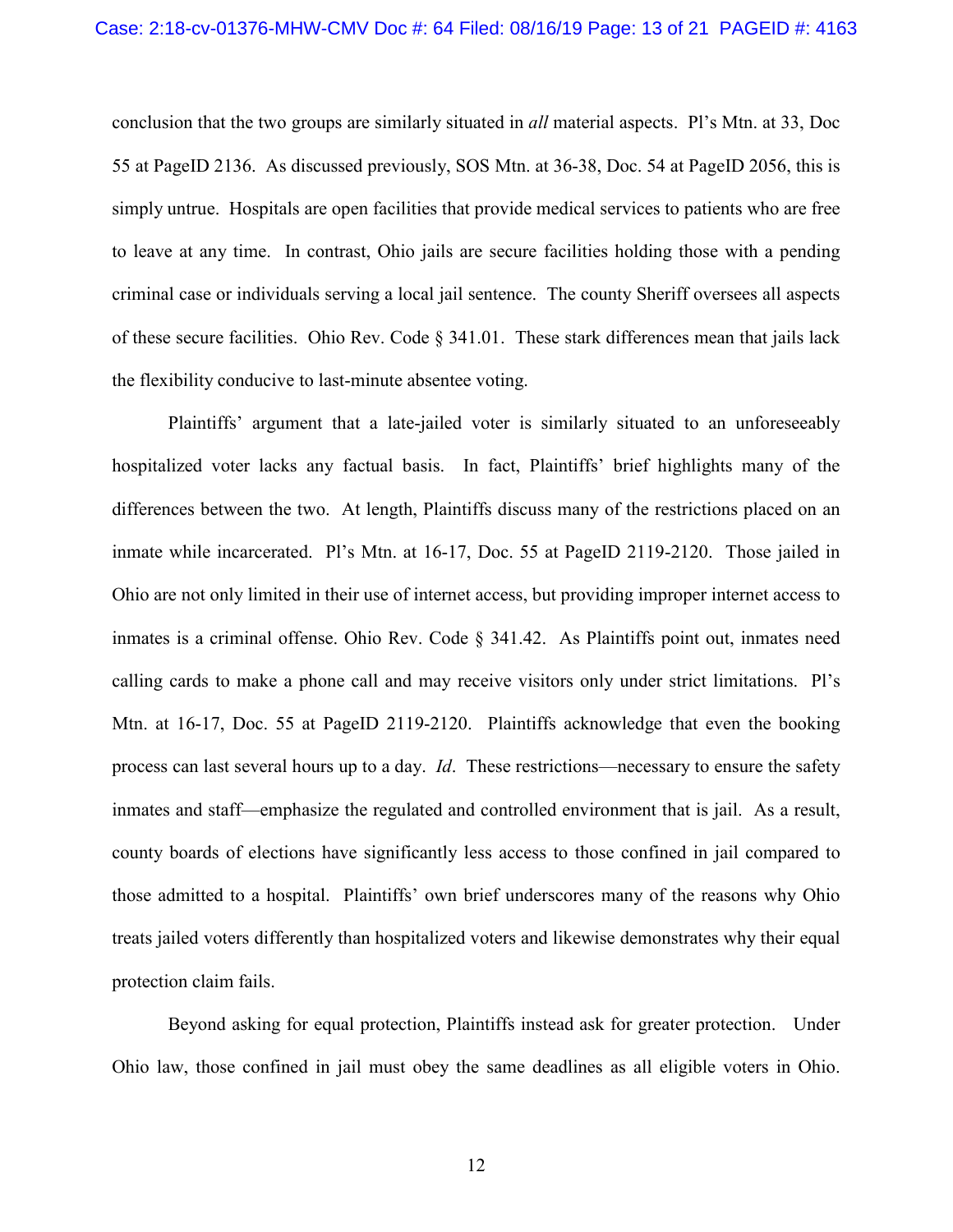Ohio Rev. Code § 3509.08(A) simply provides an additional means of ballot delivery for those who are facing personal illness, physical disability, or infirmity or are confined in jail. Plaintiffs take issue with the lack of information provided to jailed voters and to the false idea that absentee-ballot applications are not provided to jailed voters<sup>[3](#page-13-0)</sup>. Pl's Mtn. at 11, 13, Doc. 55 at PageID 2114, 2116. Plaintiffs make broad requests for an information campaign and distribution of absentee ballot applications. *Id.* at 37, Doc. 55 at PageID 2140. In short, Plaintiffs seek preferential treatment. Neither unforeseeably hospitalized voters nor any other disabled or confined elector (e.g., those in nursing homes) receive additional absentee ballot applications other than applications sent to *all* registered voters in major elections—or widespread informational campaigns. And in any event, the Secretary cannot force jails to display absenteeballot information or stock certain quantities of ballot applications.

In considering Plaintiffs' equal protection claim<sup>[4](#page-13-1)</sup>, the Court must remember that neither hospitalized voters facing medical emergencies nor jailed voters are a suspect class. Thus, rational basis review applies. *See, e.g., Bailey v. Callaghan*, 715 F.3d 956, 960 (6th Cir. 2013). Under this deferential standard, the Court must presume the law's validity; consider any conceivable basis for the law; refrain from courtroom factfinding; and allow for rational speculation and imperfect generalizations. *FCC v. Beach Commc'ns, Inc*., 508 U.S. 307, 314-16 (1993); *Heller v. Doe*, 509 U.S. 312, 319-21 (1993). Here, given the unique concerns that jails present in administering absentee voting, Ohio lawmakers' decision to treat jailed voters

<span id="page-13-0"></span><sup>&</sup>lt;sup>3</sup> Plaintiffs acknowledge immediately after this assertion that the Secretary sends absentee ballot applications to *all* registered voters for major elections. Pl's Mtn. at 11, 13, Doc. 55 at PageID 2114, 2116.<br><sup>4</sup> The Sixth Circuit has suggested that, in analyzing challenges to voting regulations, "two strands"

<span id="page-13-1"></span>are part of the same equal protection analysis." *Obama for America*, 697 F.3d at 432. One strand involves weighing the burden on voting rights against the State's interests, normally invoking *Anderson-Burdick* balancing (addressed above). *Id.* The other strand considers whether a voting law improperly classifies voters, typically involving rational basis review. *Id.*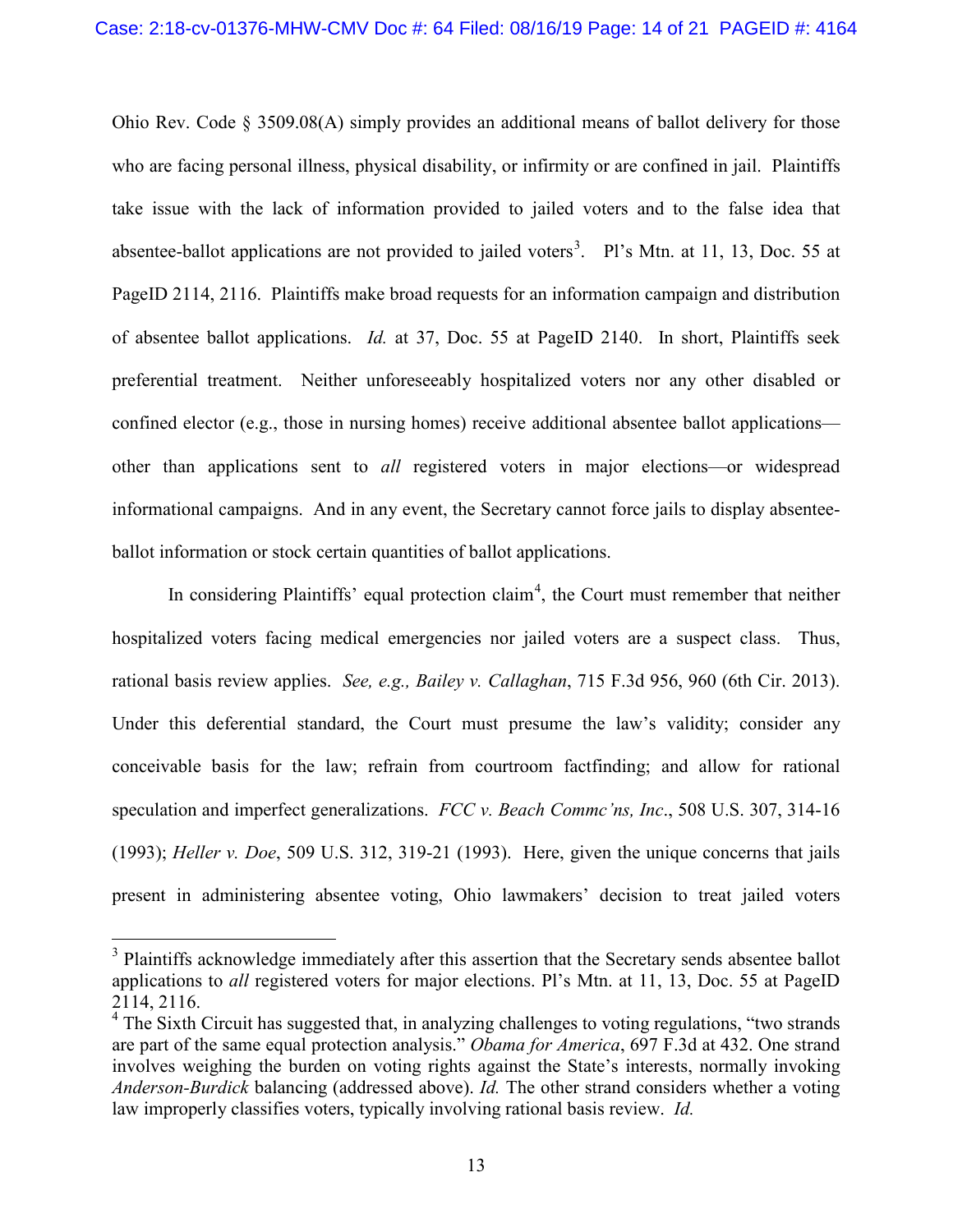differently from hospitalized voters (and the same as all other voters) lies within their legislative discretion. Ohio is not alone in making this determination—many other states offer a similar unforeseen hospitalization exception without a corresponding exception for late-jailed individuals. *See, e.g*., Ala. Code § 17-11-3; Conn. Gen. Stat. § 9-150c; Ga. Code. Ann. § 21-2- 384(a)(4); Ind. Code Ann. § 3-11-4-1; Iowa Code § 53.22(3); Ky. Rev. Stat. Ann. § 117.077; Mass. Gen. Laws ch. 54, § 89; Minn. Stat. § 203B.04(2); Mont. Code Ann. § 13-13-211(2); N.C. Gen. Stat. 163A-1308(b); 25 Pa. Cons. Stat. § 3146.2(e); S.C. Code Ann. § 7-15-330; S.D. Codified Laws § 12-19-2.1; Tenn. Code Ann. § 2-6-401(a); Utah Code Ann. § 20A-3-306.5; Va. Code Ann. § 24.2-705; Wis. Stat. § 6.86(3).

### **III. Plaintiffs failed to plead their claim of a constitutional violation based on alleged bad acts by various governmental employees.**

For the first time in their Motion for Summary Judgment, Plaintiffs attempt to paint Ohio's election process, in general, as a broken, wholly deficient system, driven by misinformed and misguided employees who possess neither the resources nor the gumption to secure the voting rights of jailed voters. *See* Pl's Mtn. at 12-20, Doc. 55 at 2115-23. Plaintiffs now argue that, notwithstanding Ohio Revised Code § 3509.08, they and other inmates were denied access to voting in jail because of allegedly deficient policies, procedures and customs in Ohio jails and at the county boards of elections. For example, Plaintiffs complain that, during their incarceration in the Montgomery County Jail, no officer discussed voting opportunities with Nelson and that no one offered him an absentee ballot application or other material to educate him on his right to vote. Pl's Mtn. at 7, Doc. 55 at PageID 2110. Similarly, Plaintiffs argue that Mays never received satisfactory answers when he asked about voting. *Id.* at 5, PageID 2108. Finally, Plaintiffs state that neither Mays nor Nelson had access to visitors, the internet, telephone calling cards, or absentee ballot applications. *Id.* at 7, 11, PageID 2110, 2114.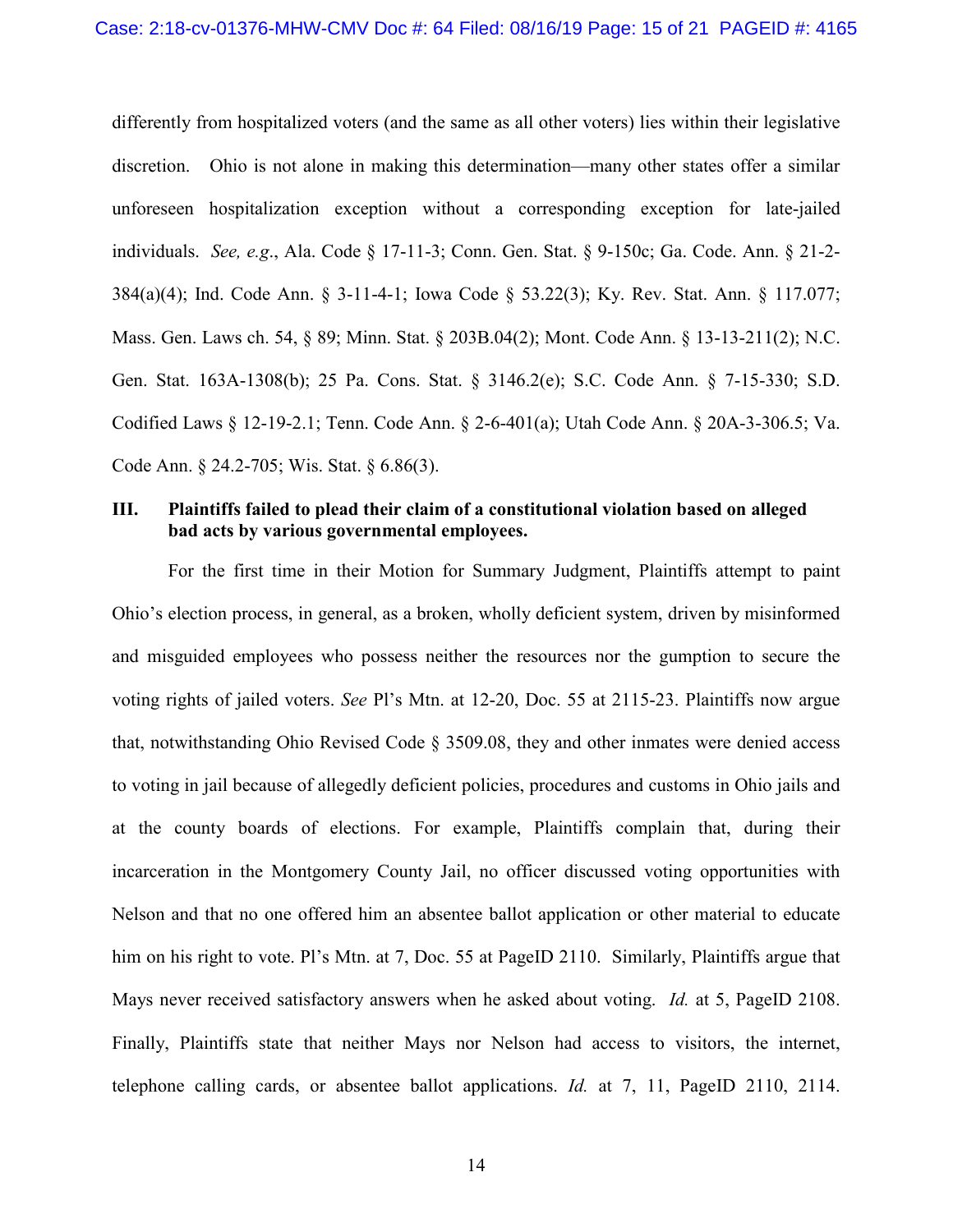#### Case: 2:18-cv-01376-MHW-CMV Doc #: 64 Filed: 08/16/19 Page: 16 of 21 PAGEID #: 4166

Plaintiffs also argue that jail employees generally are misinformed about jailed voter laws, county board of elections employees are poorly trained, jail mail policies and processes cause inherent delays, and access to information and communication resources in general are "very limited" or inaccurate. *Id.* at 12-16, PageID 2115-19.

Plaintiffs seem to argue that all of these deficiencies together form a policy or custom that illegally interfered with (and ostensibly will continue to interfere with) their and the proposed class members' right to vote. In fact, in a footnote, Plaintiffs speculate that, due to these alleged systemic deficiencies, the proposed class "is likely even larger" because "*in practice* even those arrested days prior to the absentee ballot request deadline *would likely* have a difficult time requesting and casting a ballot." Pl's Mtn. at 8-9 n.5, Doc. 55 at PageID 2111-12 (emphasis added).

This Court should ignore Plaintiffs' arguments directed to any supposed policies or customs in Ohio jails.<sup>[5](#page-15-0)</sup> First, Plaintiffs are flat wrong that a policy of disenfranchisement exists. Plaintiffs wildly extrapolate the testimony of a few board of elections and jail employees to attempt to establish an illegal policy or custom by the Secretary of State. The bar for establishing such claims lies much higher.<sup>[6](#page-15-1)</sup> More importantly, however, Plaintiffs included no such claim in their complaint and are foreclosed from even advancing it at the summary judgment stage.

<span id="page-15-0"></span><sup>&</sup>lt;sup>5</sup> Past election plaintiffs attempted to assert claims based on the alleged county-to-county chaos in enforcing election laws. *See, e.g.*, *NEOCH*, 837 F.3d at 635-36. Because the Secretary provides "clear prescriptive statewide rules that apply equally to all voters," courts have turned back such claims. *Id*. at 636.

<span id="page-15-1"></span><sup>6</sup> A claim of governmental liability requires a showing that the alleged misconduct is the result of a policy, statement, regulation, decision or custom promulgated by the entity or its agent(s). *Monell v. Dep't of Soc. Servs.,* 436 U.S. 658 (1978). A plaintiff can make a showing of an illegal policy or custom by demonstrating one of the following: (1) the existence of an illegal official policy or legislative enactment; (2) that an official with final decision making authority ratified illegal actions; (3) the existence of a policy of inadequate training or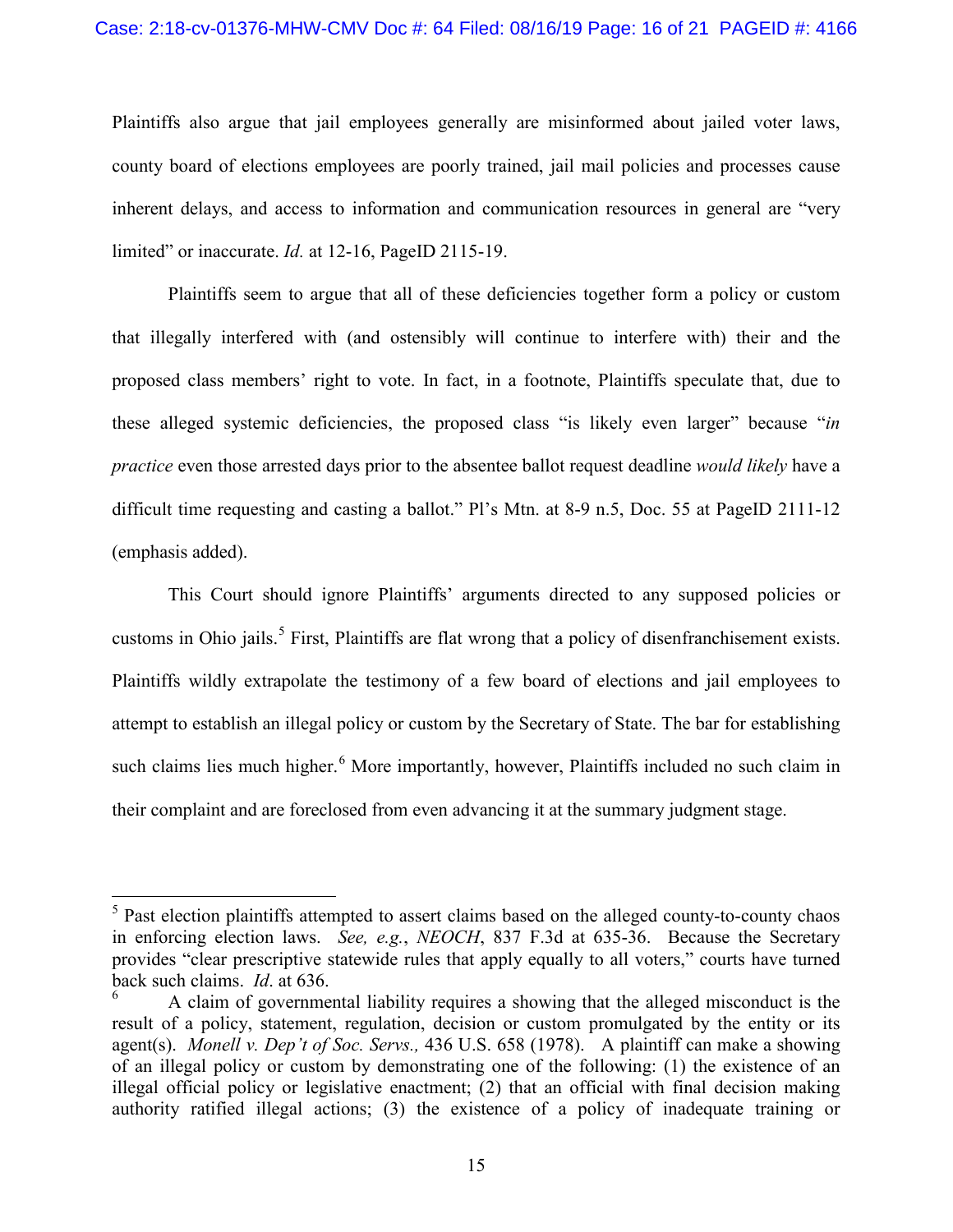Federal Rule of Civil Procedure  $8(a)(2)$  "requires only 'a short and plain statement of the claim showing that the pleader is entitled to relief,' in order to 'give the defendant fair notice of what the claim is and the grounds upon which it rests.'" *Bell Atl. Corp. v. Twombly,* 550 U.S. 544, 555 (2007) (quoting *Conley v. Gibson,* 355 U.S. 41, 47, 78 S. Ct. 99 (1957)). Parties may not raise new claims at the summary judgment phase. *Tucker v. Union of Needletrades, Indus., & Textile Emps.,* 407 F.3d 784, 788 (6th Cir. 2005) (citing *Gilmour v. Gates, McDonald & Co.,* 382 F.3d 1312, 1315 (11th Cir. 2004)). "To permit a plaintiff to do otherwise would subject defendants to unfair surprise." *Id.* "[E]ven under the liberal notice-pleading regime, the Federal Rules of Civil Procedure still require that the complaint give the defendant fair notice of the claim and its supporting facts." *Id.* (quoting *EEOC v. J.H. Routh Packing Co.,* 246 F.3d 850, 854 (6th Cir. 2001))).

Plaintiffs' Complaint only challenges the constitutionality of Ohio Revised Code § 3509.08. In that vein, Plaintiffs narrowly define the proposed class as:

All individuals arrested and held in detention in Ohio on or after close of business for the county election board on the Friday prior to the Election who (1) are eligible to vote in Ohio and are registered to do so, (2) did not vote in person or by mail prior to their detention, (3) were provided neither an absentee ballot nor transportation to a voting center nor access to any other method of voting while held in detention, and (4) will remain in detention through close of polls on Election Day.

Compl. ¶ 44, Doc. 1 at PageID 9. The gravamen of the Plaintiffs' Complaint is that Ohio Revised Code § 3509.08 absolutely bars this class of late-jailed individuals from voting on Election Day no matter what. *See* Compl. ¶¶ 1, 28, 34, 38, 39-43, Doc. 1 at PageID 1, 6-9. Plaintiffs' Complaint does not challenge an illegal policy or custom of disenfranchising jailed voters *before*  the absentee-ballot deadline. In fact, anyone who struggled to vote under  $\overline{a}$ 

supervision; (4) the existence of a custom or tolerance or acquiescence of federal rights violations. *Burgess v. Fischer,* 735 F.3d 462, 478 (6th Cir. 2013).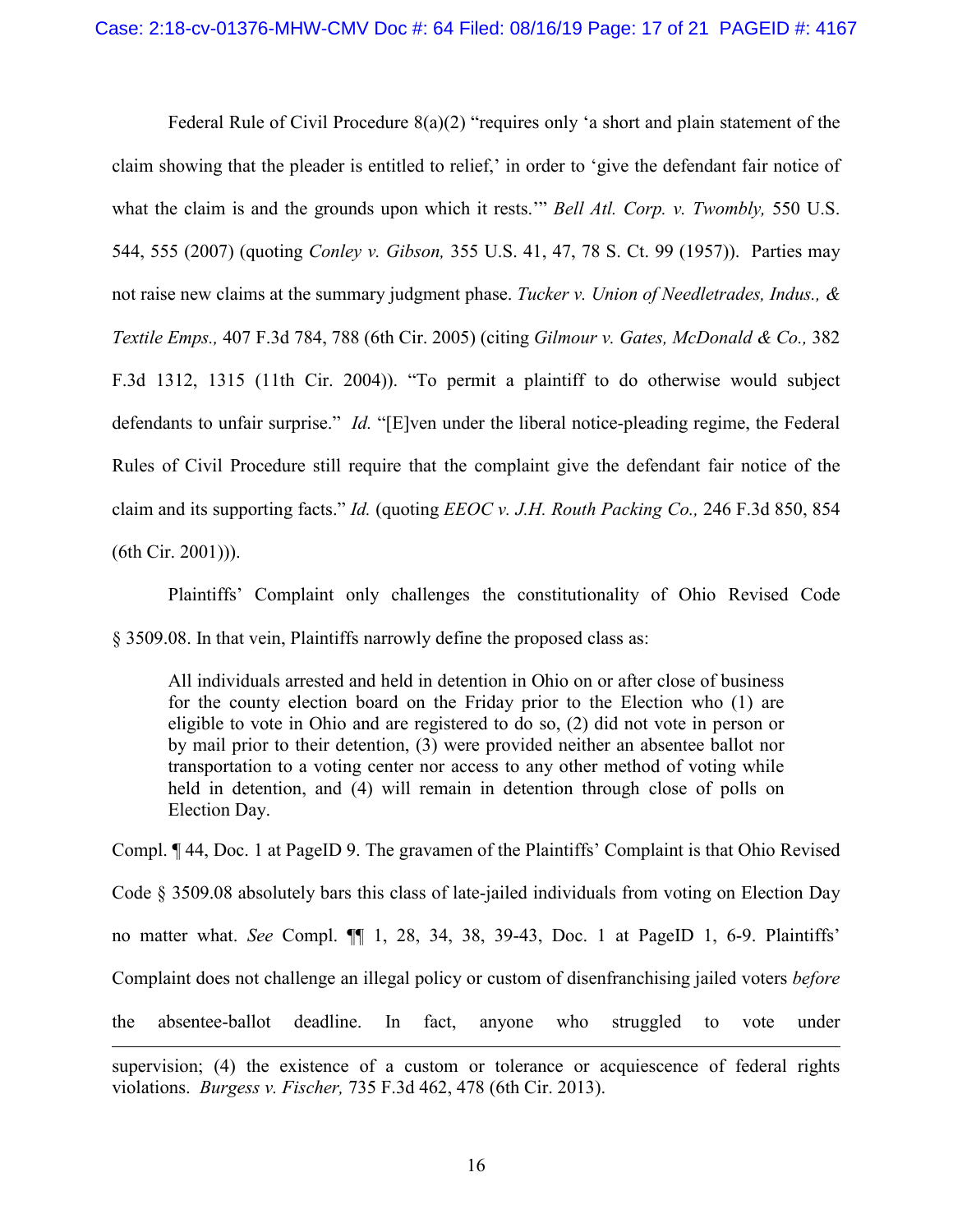§ 3509.08 because of a jail's misleading instructions or undue delay in processing mail would *by definition* fall outside the proposed class, which comprises individuals arrested after § 3509.08's deadline.

Plaintiffs' sole claim is that Ohio's deadline for absentee-ballot requests is unconstitutional. Accordingly, to the extent Plaintiffs advance a new constitutional claim under an illegal policy or custom theory, Plaintiffs should be foreclosed from any recovery.

#### **IV. Plaintiffs fail to establish the need for broad injunctive relief.**

Finally, Plaintiffs urge the Court to fashion a broad, sweeping injunction, including (1) the reintroduction of Directive 2014-33, which extends the 3:00 p.m. Election Day absenteeballot deadline to late-jailed individuals, (2) supplying voter registration forms and absenteeballot applications to jailed individuals, (3) mandatory coordination between the boards and jails to deliver and pick up absentee ballots and ballot applications, (4) the creation of an educational campaign for jailed voters, (5) election training for jail officials, and (6) a jailed-voter liaison position at the Secretary's office. Pl's Mtn. at 35-37, Doc. 55 at PageID 2138-2140. This relief is overbroad on its face and must be rejected. In seeking this relief, Plaintiffs assume that the Secretary of State has wide control over county boards of elections and Ohio's jails. Nothing could be further from the truth.

The Secretary of State is the chief election officer of Ohio whose powers and duties are statutorily defined. *See* Ohio Rev. Code §§ 3501.04 (Chief Election Officer); 3501.05 (duties and powers). The Secretary's powers and duties do not include oversight over Ohio's jails. *Compare id.* (describing the Secretary's powers and omitting any mention of county jails), *with* Ohio Rev. Code § 341.01 (giving the county sheriff "charge of the county jail and all persons confined therein"). The Secretary has no authority to force jails to coordinate with boards of elections to provide voter registration forms or absentee ballot applications. *See* Ohio Rev. Code §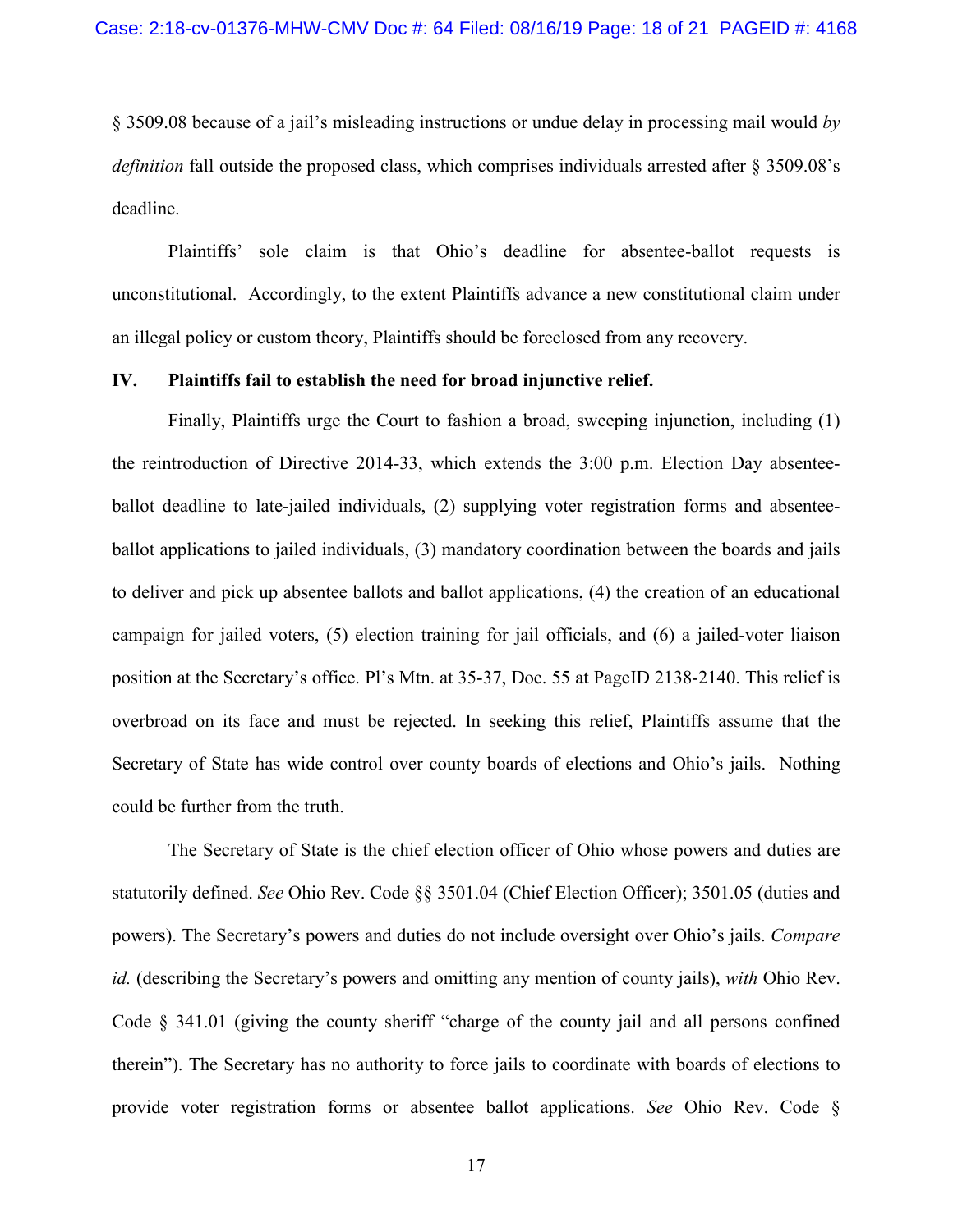3501.05(S)-(T) (giving the Secretary statutory authority to distribute voter registration forms at specified locations, none of which include county jails). Nor does the Secretary have statutory authority to direct jails to post an informational notice about voting opportunities in a central location within the jail. *See generally* Ohio Rev. Code § 3501.05. And while the Secretary could in theory present election trainings to jail employees, nothing in the Secretary's power could compel their attendance. *See id.* Plaintiffs' requested relief clearly exceeds the statutory authority given to the Secretary of State, and the Court should not entertain Plaintiffs' broad request for injunction.

Nor should the Court accept Plaintiff's invitation to micromanage the relationship between the Secretary, the boards of elections, and jails. *See Ohio Democratic Party*, 834 F.3d at 622. Ohio's county boards of elections are also "bodies separate from the Secretary of State, with their own statutory powers and duties, including responsibilities that require the exercise of discretion." *See* 2005 Ohio AG LEXIS 11 \*22; 2005 Ohio Op. Atty Gen. No. 6; Ohio Rev. Code § 3501.11 (duties and powers of county boards of election). The Secretary of State may issues directives to the boards of elections, Ohio Rev. Code §§ 3501.05(B), 3501.053, and has authority to remove board of election employees for "neglect of duty, malfeasance, misfeasance, or nonfeasance in office, for any willful violation of Title 35 of the Revised Code, or for any other good and sufficient cause." Ohio Rev. Code § 3501.16. But boards maintain wide discretion.

Indeed, county boards of election were established on a county basis so that they could tailor their decisions and actions to the needs of individual counties. *See State ex rel. City of N. Olmstead v. Cuyahoga Cty. Bd. of Elections,* 93 Ohio St.3d 529, 533, 757 N.E.2d 314 (2001) (Boards of elections are the local authorities that are best equipped to gauge compliance with election laws.). Boards, not this Court, are best equipped to deal in "the minutiae of state election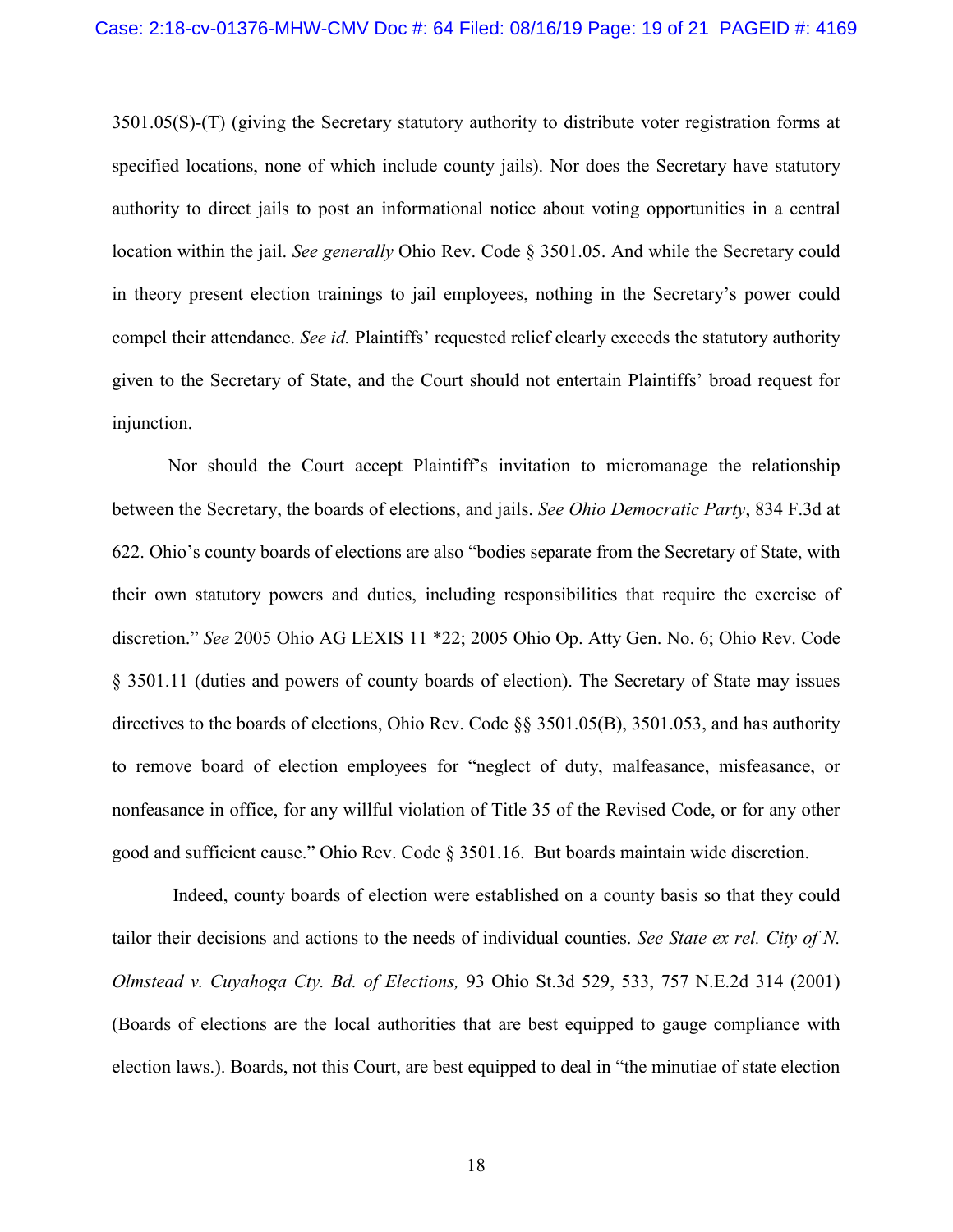processes," like registration and ballot collection, voter education, and training. *Ohio Democratic Party*, 834 F.3d at 622.

The Court need look no further than *Fair Elections* as authority for rejecting Plaintiffs' proposed relief. In that case, the district court ordered only the most meager, straightforward portion of the relief sough here: extension of the Election Day absentee-ballot deadline to latejailed individuals. *See Fair Elections Ohio v. Husted*, 47 F. Supp. 3d 607, 617 (S.D. Ohio 2014) ("Accordingly the Court GRANTS Plaintiffs' Motion for Summary Judgment (doc. 110) to the extent that it ENJOINS Defendants from treating late-jailed electors any differently from latehospitalized electors."). But even that relief was overbroad according to the Sixth Circuit. In reversing the trial court's ruling, the Sixth Circuit noted that "the district court's constitutional analysis does not appear sufficient to warrant the injunction." *Fair Elections Ohio v. Husted*, 770 F.3d 456, 459 (6th Cir. 2014). This Court should summarily reject Plaintiffs' attempt to secure even broader relief than what was deemed overly broad in *Fair Elections*.

#### **CONCLUSION**

For these reasons, Secretary LaRose requests that the Court deny Plaintiffs' motion for summary judgment.

> Respectfully submitted, DAVE YOST Ohio Attorney General

*s/ Julie M. Pfeiffer* JULIE M. PFEIFFER (0069762) \* *\* Trial Attorney* BRIDGET C. COONTZ (0072919) ANN YACKSHAW (0090623) JEFFREY J. BOUCHER (0092374) Assistant Attorneys General Constitutional Offices Section 30 East Broad Street, 16th Floor Columbus, Ohio 43215